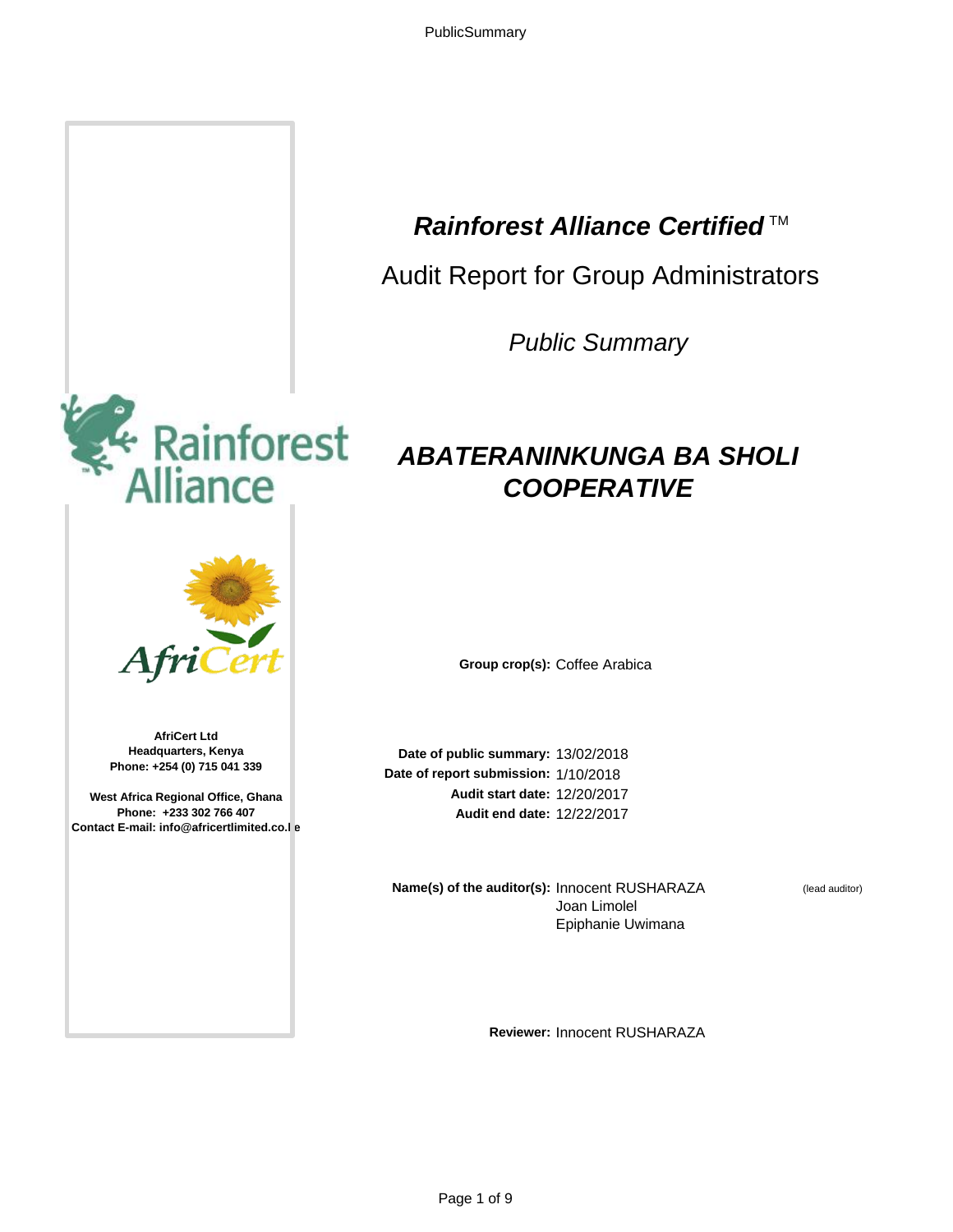# **1. Audit summary**

## **1.1. Summary of scores (public)**

## **Group administrator**

| <b>Results</b>                                         |                          |                          |                          |  |  |  |  |
|--------------------------------------------------------|--------------------------|--------------------------|--------------------------|--|--|--|--|
| Not Applicable<br>Certification<br><b>Audit Result</b> |                          |                          |                          |  |  |  |  |
| Score                                                  | <b>Critical Criteria</b> | $\overline{\phantom{0}}$ | 100.00%                  |  |  |  |  |
|                                                        | Level C                  | $\overline{\phantom{0}}$ | 72.97%                   |  |  |  |  |
|                                                        | Level B                  | $\overline{\phantom{0}}$ | $\overline{\phantom{0}}$ |  |  |  |  |
|                                                        | Level A                  | $\overline{\phantom{0}}$ | $\overline{\phantom{0}}$ |  |  |  |  |
|                                                        |                          |                          |                          |  |  |  |  |

## **Sampled member farms (public)**

| Name of the farm             | Critical<br>Criteria | Level C | Level B                  | Level A        |         |
|------------------------------|----------------------|---------|--------------------------|----------------|---------|
| Jean Damascene TWAGIRAMUNGU  | 100.00%              | 75.00%  | $\blacksquare$           |                | $\star$ |
| Pascal NIYITEGEKA            | 100.00%              | 75.00%  | $\overline{\phantom{0}}$ | $\blacksquare$ | $\star$ |
| Alexandre BUZURORA           | 100.00%              | 75.00%  | $\blacksquare$           | $\blacksquare$ | $\star$ |
| Leonidas KABERA              | 100.00%              | 87.50%  | $\blacksquare$           |                | $\star$ |
| Sylvere NDAYISABA            | 100.00%              | 75.00%  | $\blacksquare$           |                | $\star$ |
| Tharcisse KARIMWABO          | 100.00%              | 75.00%  | $\overline{a}$           |                | $\star$ |
| Cyrille HABICUMI             | 100.00%              | 75.00%  | $\overline{a}$           |                | $\star$ |
| Martha MUKAKARANGWA          | 100.00%              | 62.50%  | -                        |                | $\star$ |
| Cyprien GASIRABO             | 100.00%              | 75.00%  | ÷,                       |                | $\star$ |
| Antoine KARUHIJE             | 100.00%              | 62.50%  | $\blacksquare$           |                | $\star$ |
| Cecile MUKAGASANA            | 100.00%              | 62.50%  | $\blacksquare$           |                | $\star$ |
| Innocent NDAGIJIMANA         | 100.00%              | 75.00%  | $\overline{a}$           |                | $\star$ |
| Anaclet RUGIRANGOGA          | 100.00%              | 62.50%  | Ξ.                       | $\blacksquare$ | $\star$ |
| <b>Joel TWAGIRUMUKIZA</b>    | 100.00%              | 62.50%  | ÷,                       | $\overline{a}$ | $\star$ |
| Jean Bosco NGOMITUJE         | 100.00%              | 75.00%  | $\overline{a}$           |                | $\star$ |
| Scolastique MUJAWAYEZU       | 100.00%              | 75.00%  | $\blacksquare$           | $\blacksquare$ | $\star$ |
| <b>Straton RWIRAHIRA</b>     | 100.00%              | 75.00%  | $\blacksquare$           | $\blacksquare$ | $\star$ |
| <b>Primitive MUKAHABINDA</b> | 100.00%              | 75.00%  | $\overline{a}$           | $\blacksquare$ | $\star$ |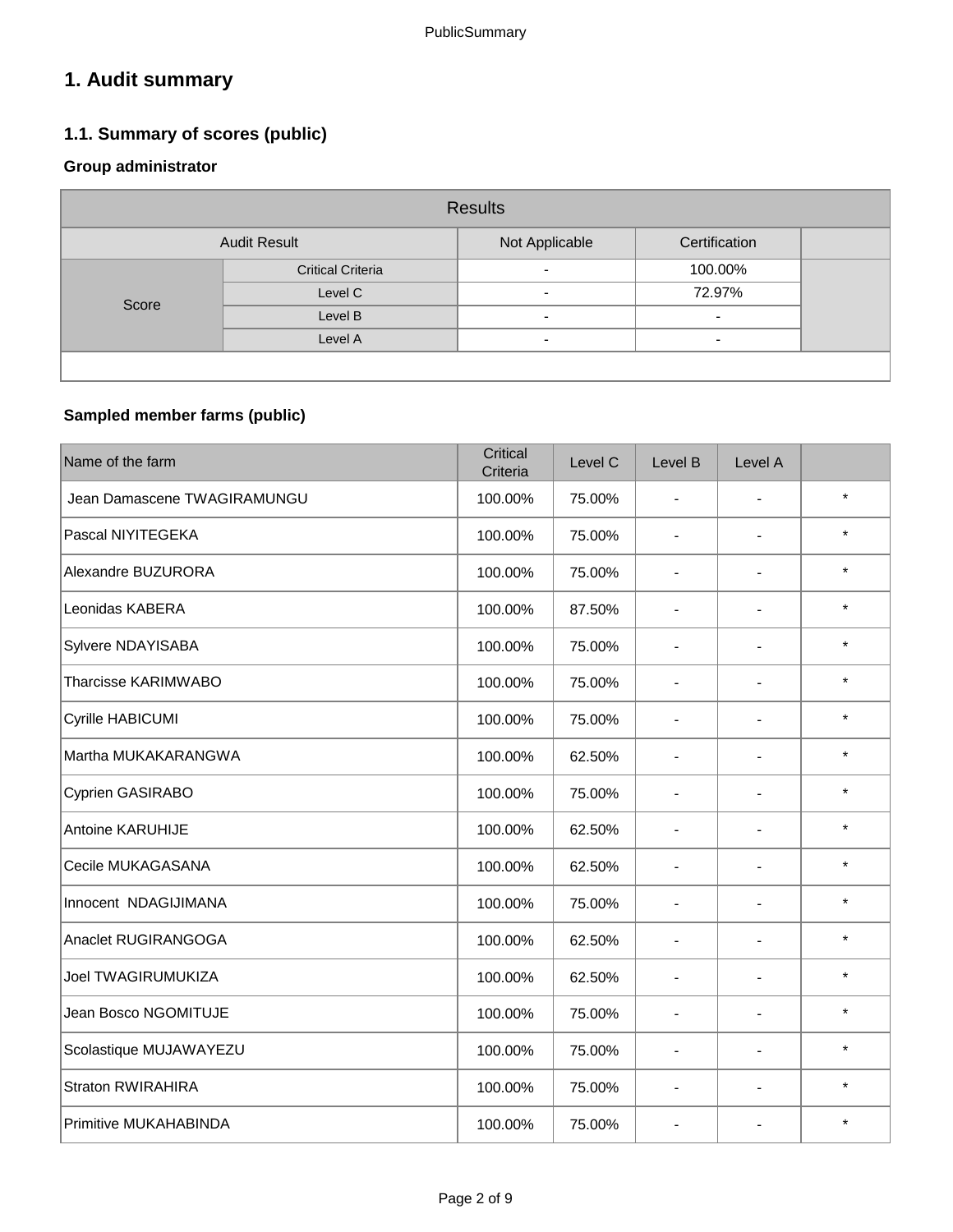| Xavera MUKASINAMENYE | 100.00% | 87.50% | $\overline{\phantom{0}}$ |  |
|----------------------|---------|--------|--------------------------|--|
| Dionise BWINTURO     | 100.00% | 87.50% | $\,$ $\,$                |  |

(\*) Smallholder

### **1.2. Conclusion of the audit team (public)**

The audit team concluded that the group ABATERANINKUNGA BA SHOLI COOPERATIVE COMPLIES with the current version of the normative documents of the Sustainable Agriculture Network. The certification decision is responsibility of the contracted certification body.

## **2. Audit (public)**

### **2.1. Standards and Policies Used**

The audit was conducted based on the following normative documents of the Sustainable Agriculture Network:

- X Certification Rules, July 2017.
- X Sustainable Agriculture Standard, July 2017 (version 1.2).
- X SAN Lists for Pesticide Management, July 2017.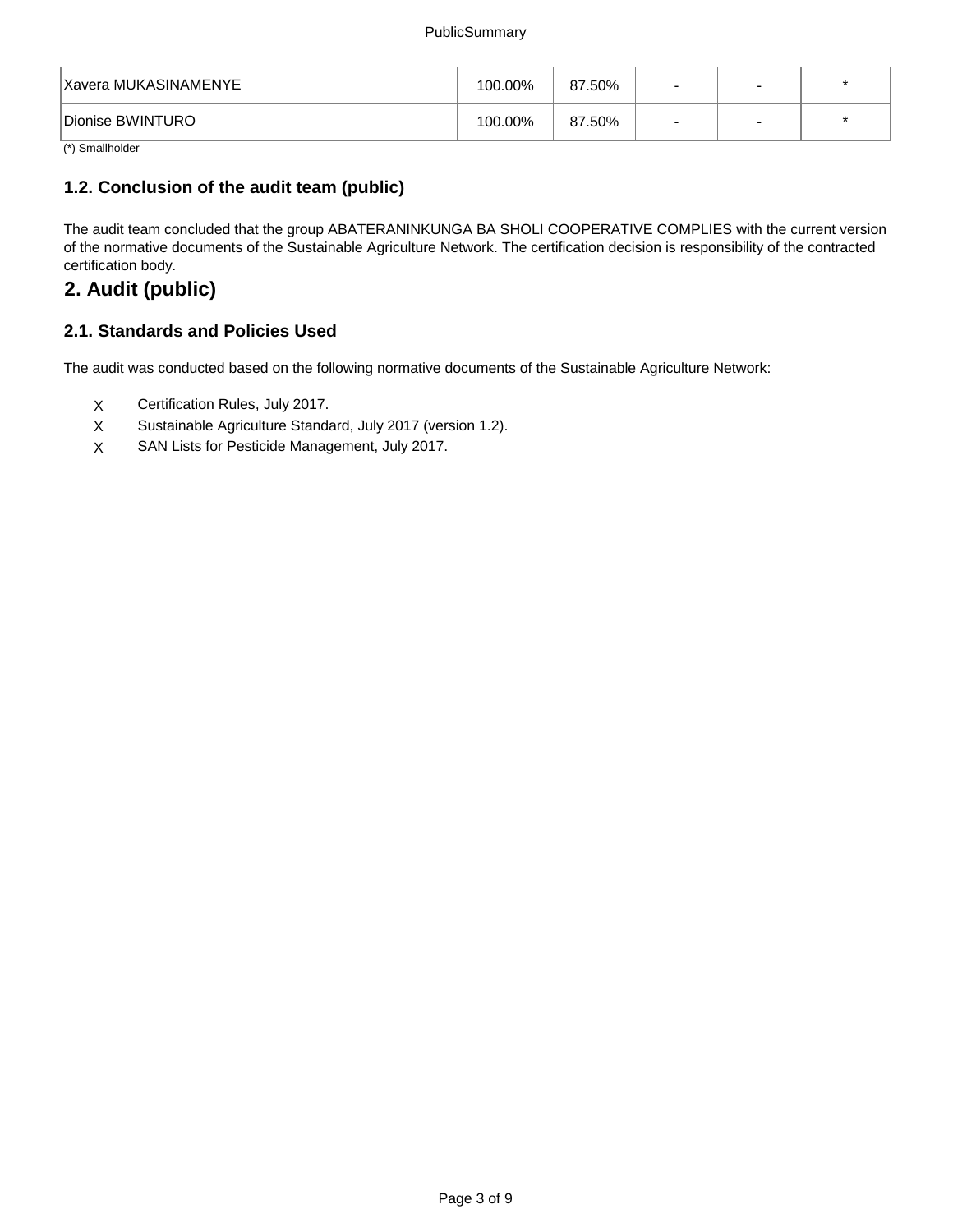## **2.2. Scope (public)**

This audit covered the evaluation of the social and environmental performance of the group administrator's Internal Management System and the social and environmental performance of the farms of the group with respect to the applicable criteria of the SAN's standards and policy documents. The areas and crops covered by the scope of the certification are shown below (please verify and confirm if the information in the application form under farm area is the same, if different indicate them):

| Scope of property and land use (ha) |        |  |
|-------------------------------------|--------|--|
| <b>Environmental</b>                |        |  |
| <b>Conservation Area</b>            |        |  |
| <b>Other Conservation Areas</b>     |        |  |
| sub total                           |        |  |
| <b>Certified Crops</b>              |        |  |
| Coffee Arabica                      | 100.77 |  |
| sub total                           | 100.77 |  |
| <b>Other Areas</b>                  |        |  |
| Other use*                          |        |  |
| Other use*                          |        |  |
| Other use*                          | 399.59 |  |
| Other use*                          |        |  |
| Infrastructure                      | 3.50   |  |
| Other structures*                   |        |  |
| sub total                           | 403.09 |  |
| <b>Total Scope</b>                  | 503.86 |  |

(\*) Change the type of land use if necessary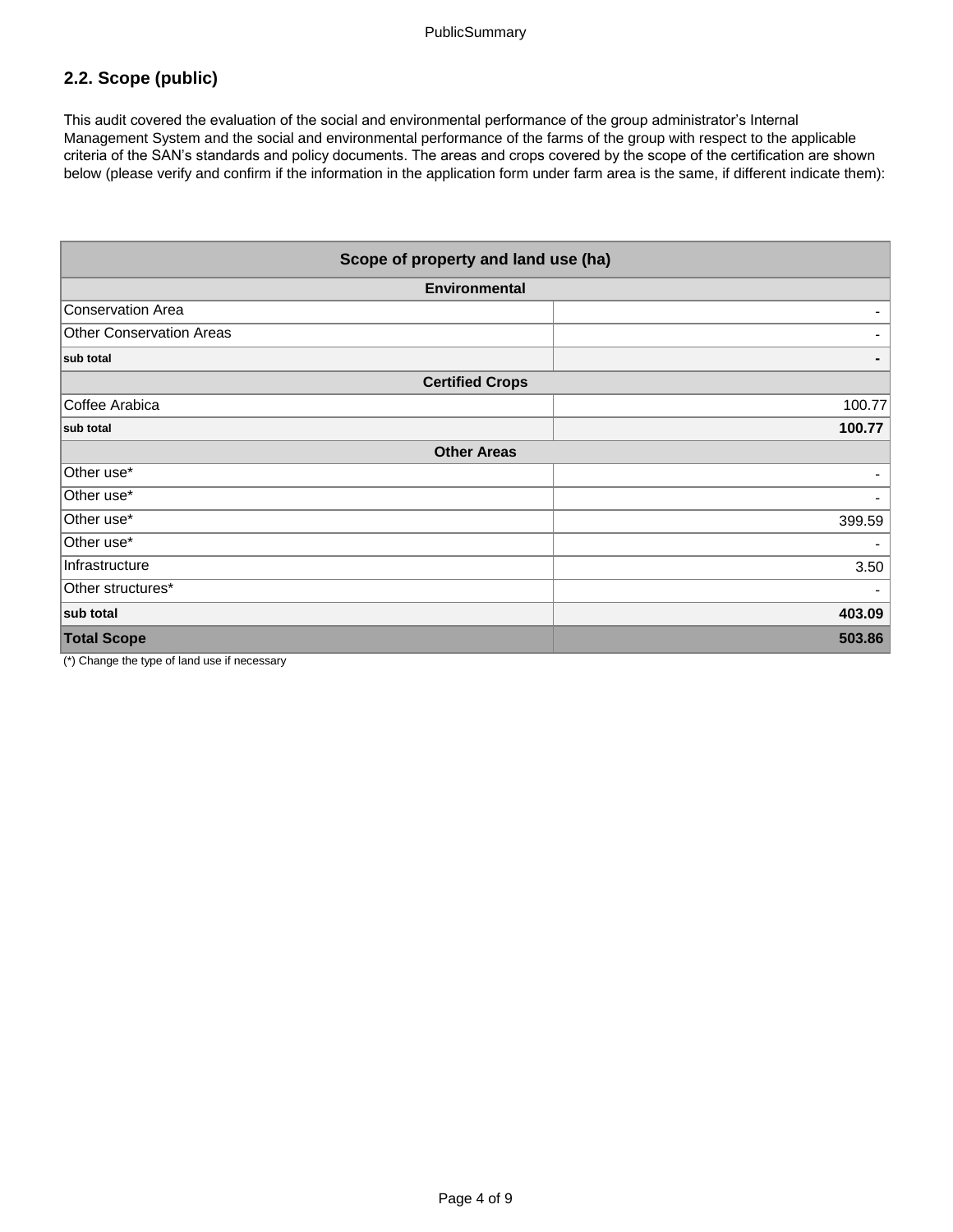## **2.3. Confidentiality Agreement (public)**

The audit team that prepared this document is committed to confidentiality with the group audited, the management and use of information of the properties acquired during the course of the audit. The certification body contracted keeps copies of the confidentiality declarations signed by the auditor team and staff.

#### **2.4. Public Summary**

The general description of the group, audit (scope and audit team) as well as the non-compliances identified during this audit will be available to the public on the electronic portal of the contracted certification body.

#### **2.5. Sample (public)**

#### **2.5.1. Criteria for sampling selection**

 The sample was done on the square root of tatal number of group members,method used in samplling selection is statified random sampling .The strata were selected upon consideration of such as locations ,size and zone.

#### **2.5.2. List of farms in the sample (public)**

| $\#$             | Name of the farm             | Farm area (ha) | Production area (ha) |
|------------------|------------------------------|----------------|----------------------|
| 1                | Jean Damascene TWAGIRAMUNGU  | 3.73           | 0.75                 |
| $\overline{2}$   | Pascal NIYITEGEKA            | 3.67           | 0.73                 |
| 3                | Alexandre BUZURORA           | 2.13           | 0.43                 |
| $\overline{4}$   | Leonidas KABERA              | 5.24           | 1.05                 |
| 5                | Sylvere NDAYISABA            | 1.15           | 0.27                 |
| 6                | Tharcisse KARIMWABO          | 2.58           | 0.52                 |
| $\overline{7}$   | <b>Cyrille HABICUMI</b>      | 2.63           | 0.53                 |
| 8                | Martha MUKAKARANGWA          | 0.96           | 0.19                 |
| $\boldsymbol{9}$ | Cyprien GASIRABO             | 5.11           | 1.02                 |
| 10               | Antoine KARUHIJE             | 5.44           | 1.11                 |
| 11               | Cecile MUKAGASANA            | 3.03           | 0.61                 |
| 12               | Innocent NDAGIJIMANA         | 1.16           | 0.23                 |
| 13               | Anaclet RUGIRANGOGA          | 2.53           | 0.51                 |
| 14               | <b>Joel TWAGIRUMUKIZA</b>    | 4.13           | 1.00                 |
| 15               | Jean Bosco NGOMITUJE         | 3.15           | 0.63                 |
| 16               | Scolastique MUJAWAYEZU       | 2.31           | 0.46                 |
| 17               | <b>Straton RWIRAHIRA</b>     | 2.33           | 0.47                 |
| 18               | <b>Primitive MUKAHABINDA</b> | 5.76           | 1.15                 |
| 19               | Xavera MUKASINAMENYE         | 1.31           | 0.26                 |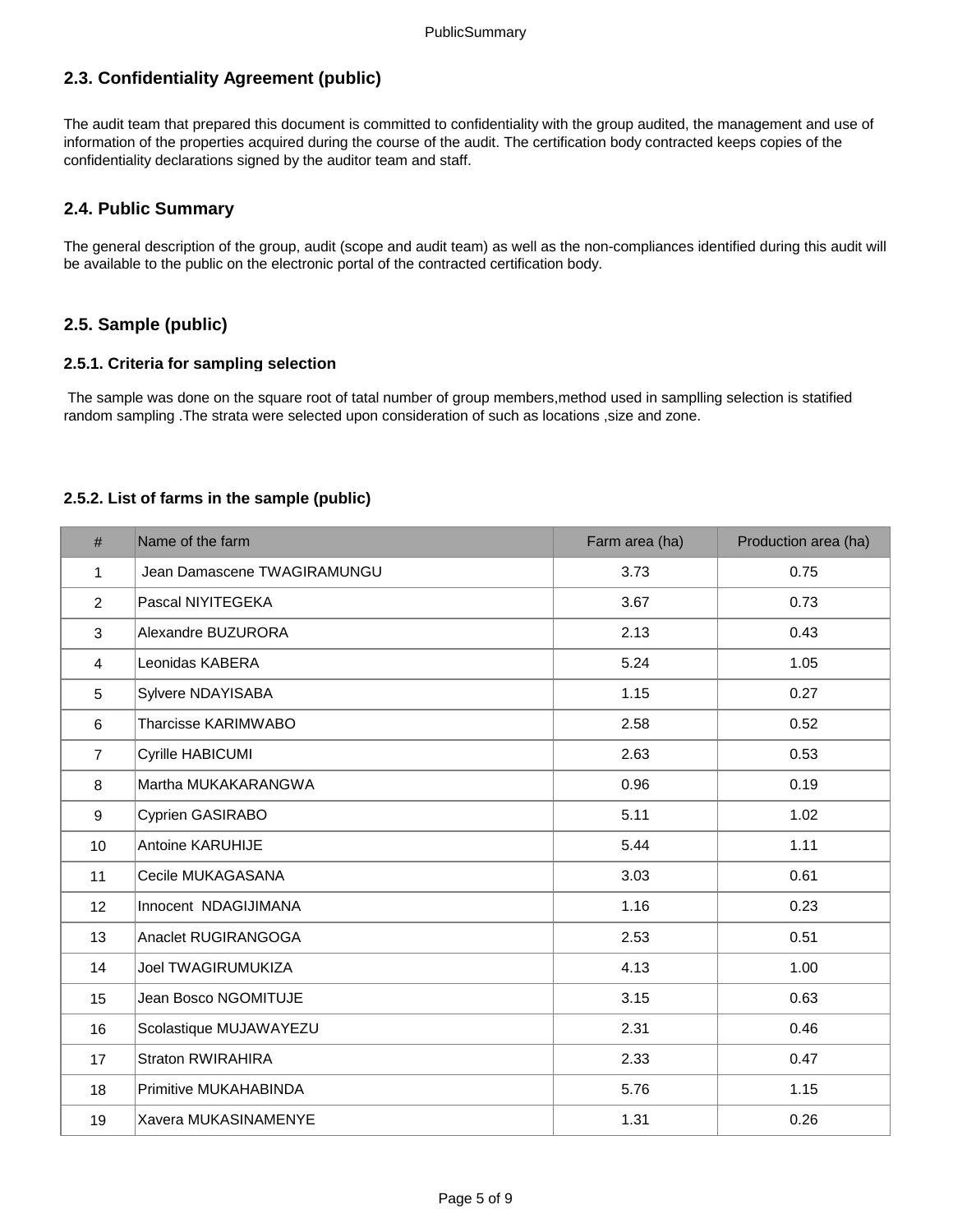| ററ<br>∠∪ | <b>BWINTURO</b><br><b>SIDE</b><br> Dionise | 2.50 | 0.50 |  |
|----------|--------------------------------------------|------|------|--|
|          |                                            |      |      |  |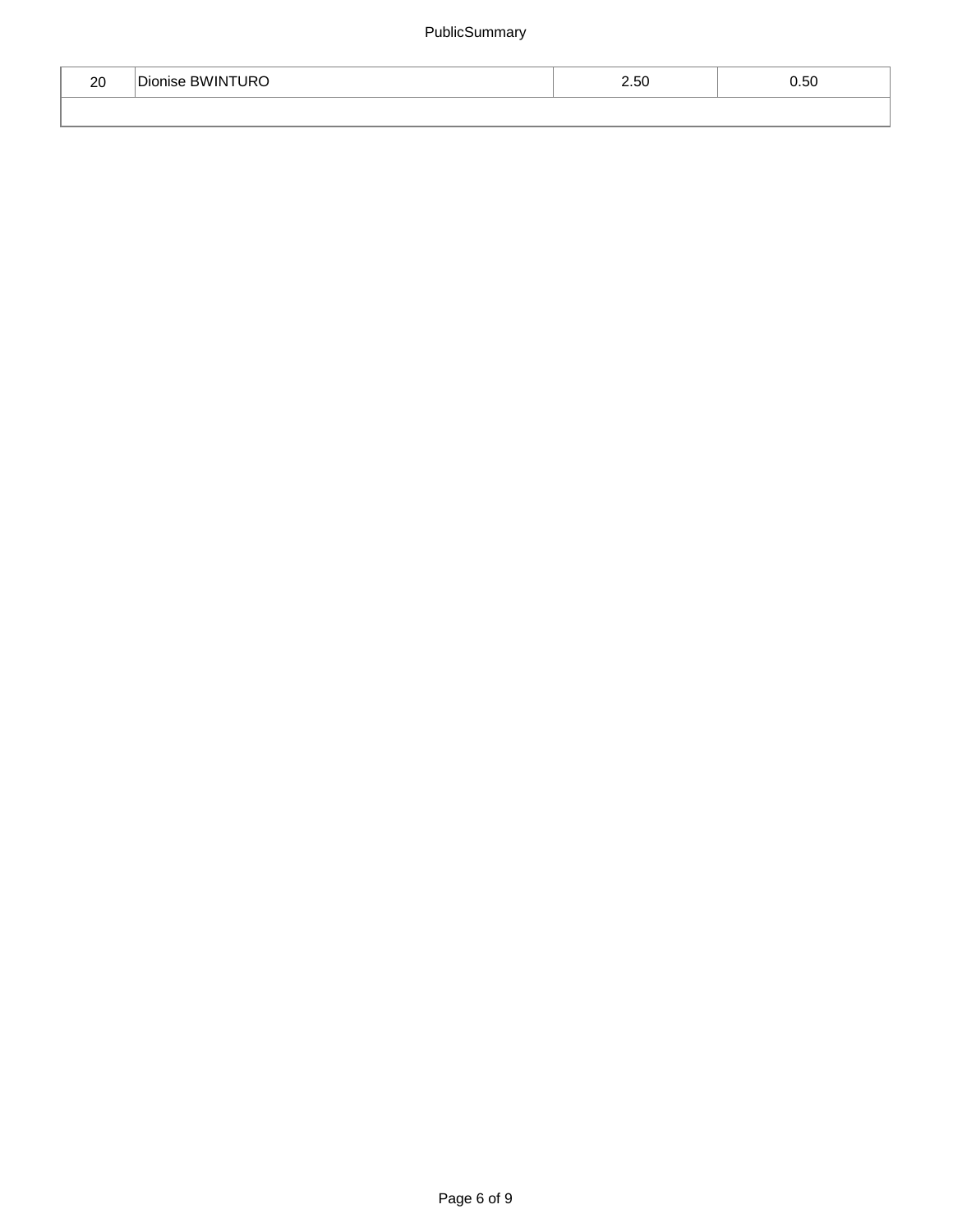# **3. Description of Criteria**

## **3.1. Group Administrator**

| Criterion | Previous<br>Audit | Current<br>Audit | Findings (public)                                                                                                                                                                                                                                                                                                                                                                                                                                                        |
|-----------|-------------------|------------------|--------------------------------------------------------------------------------------------------------------------------------------------------------------------------------------------------------------------------------------------------------------------------------------------------------------------------------------------------------------------------------------------------------------------------------------------------------------------------|
| 1.1       |                   | Complies         | Farm baseline is conducted and documented. The farm show the<br>roads, bluilding, infrastructure, natural ecosystems and land uses. Type of crop, production<br>area, total area, production volume, numbers of trees, and type of crop are available in<br>internal inspection check list. List of all farmers showing total farm area, production<br>area. The production volume are( 591.055 kg) of cherries, parchment (98.509 kg) total<br>green coffee( 59.105 kg) |
| 1.2       |                   | Complies         | Empty pesticide containers are kept in a locked storage area until safely returned to the<br>supplier.                                                                                                                                                                                                                                                                                                                                                                   |
| 1.3       |                   | Complies         | The cooperative has the tracability procedure. The personal involved in processing<br>storage, packaging are trained                                                                                                                                                                                                                                                                                                                                                     |
| 1.6       |                   | Complies         | The farm have social and environmental management plan. Resources(RF) have been<br>allocated towards certification.                                                                                                                                                                                                                                                                                                                                                      |
| 1.7       |                   | <b>NC</b>        | The group adminisitrator has not developed any farm management plan on input use<br>efficieny.                                                                                                                                                                                                                                                                                                                                                                           |
| 1.8       |                   | <b>NC</b>        | The group administrator has not developed a training plan for workers.                                                                                                                                                                                                                                                                                                                                                                                                   |
| 1.9       |                   | NC               | The group administrator has not done an evalution on farm inputs and productiont to<br>show achievievement of farm management plan.                                                                                                                                                                                                                                                                                                                                      |
| 1.13      |                   | Complies         | The group administrator keeps enrollment of all members. All information is writen in<br>internal inspection check list .Farmers age is in member request document.                                                                                                                                                                                                                                                                                                      |
| 1.14      |                   | Complies         | Internal inspection of members is done and all members have been evaluated on<br>compliance with the SAN standard.                                                                                                                                                                                                                                                                                                                                                       |
| 1.16      |                   | NC               | Farmers have committed to comply with the standard requirements in a signed contract,<br>however there's no evidence that they have been informed on the rights to resign and<br>appeal in case of non-compliance.                                                                                                                                                                                                                                                       |
| 2.1       |                   | Complies         | The group administrator is not destroying the HCV by planting trees within their<br>catchment especially near rivers and protects forests in order not to be destroyed.                                                                                                                                                                                                                                                                                                  |
| 2.2       |                   | Complies         | All natural ecosystems have been conserved and forest are not destroyed in the five-year<br>period.                                                                                                                                                                                                                                                                                                                                                                      |
| 2.4       |                   | Complies         | The group administrator has made an inventory of endangered animals and has in place<br>a program for ecosystem conservation and wildlife done 20/9/2017.                                                                                                                                                                                                                                                                                                                |
| 2.6       |                   | NC               | The group administrator has developed a catchment map; however it does not show<br>natural ecosystems, agroforestry canopy cover and border planting.                                                                                                                                                                                                                                                                                                                    |
| 3.1       |                   | Complies         | Waste water and drinking water have been analysed                                                                                                                                                                                                                                                                                                                                                                                                                        |
| 3.2       |                   | Complies         | Untreated sewage is not discharged into aquatic ecosystems                                                                                                                                                                                                                                                                                                                                                                                                               |
| 3.3       |                   | Complies         | The group administrator has developed a farm management plan which is based upon<br>the prevention and monitoring of pests.                                                                                                                                                                                                                                                                                                                                              |
| 3.4       |                   | Complies         | ABATERANINKUNGA BA SHOLI uses pesticide which are recommanded by NAEB(<br>National Agriculture Export Board) and all are not prohibited by SAN Standards.                                                                                                                                                                                                                                                                                                                |
| 3.7       |                   | Complies         | No use of sewage in production or processing activities.                                                                                                                                                                                                                                                                                                                                                                                                                 |
| 3.15      |                   | NC               | The group administrator does not Comply with applicable law regulating the access and<br>exploitation of water sources. There was no evidence of water permit during audit<br>process.                                                                                                                                                                                                                                                                                   |
| 3.24      |                   | NC               | There are no record pest infestations with pest type, area and location, degree of<br>damage and weather during the infestation.                                                                                                                                                                                                                                                                                                                                         |
| 3.38      |                   | NC               | Although the waste management plan has been developed, the group administrator has<br>not documented; the origin and approximate volume of wastes, current means of<br>disposal, and activities to facilitate re-use, recycling and composting.                                                                                                                                                                                                                          |
| 4.1       |                   | Complies         | Workers management policy of Abaterinkunga Ba<br>Sholi is a companys policy extracted from the labor laws or Rwanda.                                                                                                                                                                                                                                                                                                                                                     |
| 4.2       |                   | Complies         | Workers management policy of Abaterinkunga Ba<br>Sholi is a companys policy extracted from the labor<br>laws or Rwanda.                                                                                                                                                                                                                                                                                                                                                  |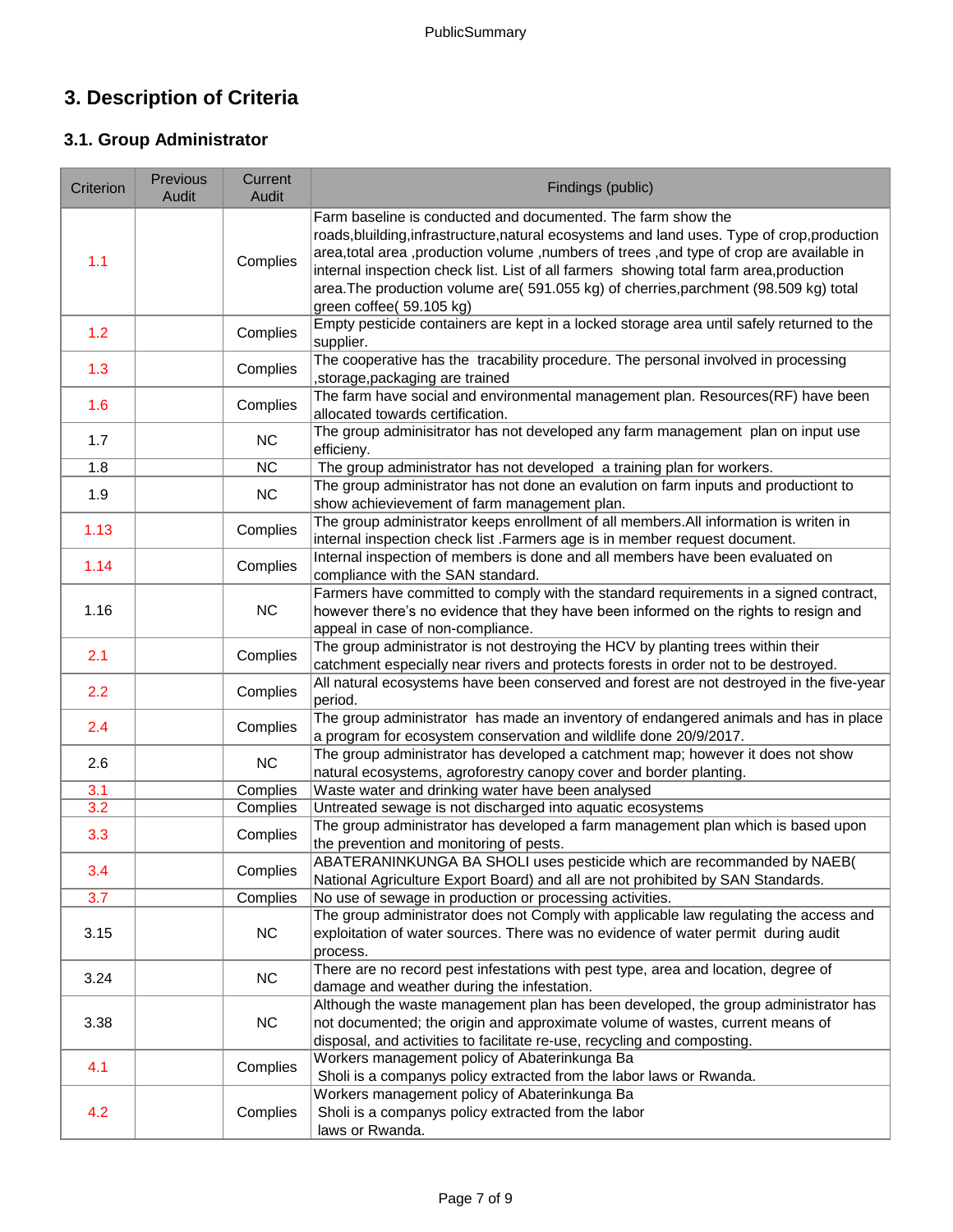| 4.3  | Complies  | Workers management policy of Abaterinkunga Ba<br>Sholi is a companys policy extracted from the labor<br>laws or Rwanda.                                                                                                                                                                                                                                     |
|------|-----------|-------------------------------------------------------------------------------------------------------------------------------------------------------------------------------------------------------------------------------------------------------------------------------------------------------------------------------------------------------------|
| 4.4  | Complies  | Workers management policy of Abaterinkunga Ba<br>Sholi is a companys policy extracted from the labor<br>laws or Rwanda.                                                                                                                                                                                                                                     |
| 4.5  | Complies  | Permanent worker paid a gross of 126000 RF per<br>month Minimum wage is 1000RF per day. Temporary workers are paid 40,000RF per<br>month. Seasonal/workers are paid1200 RF and 900RF per day.                                                                                                                                                               |
| 4.6  | Complies  | No child labor. No employment of person below 18<br>years. Workers are not employed without IDs that are only issued once one is 18 years<br>lold.                                                                                                                                                                                                          |
| 4.8  | Complies  | None is practiced. No employment of person below<br>18 years. Workers are not employed without<br>IDs that are only issued once one is 18 years old<br>according to the labor policy.                                                                                                                                                                       |
| 4.9  | Complies  | Complaint procedur guided by complaint policy is<br>available. Its communicated to workers during staff<br>meeting in Kinyarwanda. A complaints form for<br>recording complaints is also available. There was no complaint from workers as at the<br>time of the audit.                                                                                     |
| 4.10 | Complies  | Workers; temporary and permanent workers work<br>for 8 hours per day, from 8am-5pm. Security workers<br>work from 5pm-12am No security workers are engaged during the day.                                                                                                                                                                                  |
| 4.12 | Complies  | Workers have access to portable water based on<br>analysis that was done by the university of Rwanda.                                                                                                                                                                                                                                                       |
| 4.14 | Complies  | OHS committee of 5 trained members members who hold meetings to<br>deliberate on health and safety issues. 3 trained first aiders with certificate from ministry<br>of health. A risk assesment has been documented with the following elements;risk<br>factor, place, likelihood, consequence, level, controls, person responsible and follow up<br>dates. |
| 4.15 | Complies  | Trainingb record tor 27 agrochemical handlers is<br>available.                                                                                                                                                                                                                                                                                              |
| 4.16 | Complies  | Trainingb record tor 27 agrochemical handlers is<br>available.                                                                                                                                                                                                                                                                                              |
| 4.17 | Complies  | Bathing facilities that are separate from those used<br>by family members have been provided to<br>agrochemical handlers.                                                                                                                                                                                                                                   |
| 4.18 | Complies  | Mature male only are involved in agrochemical<br>handling                                                                                                                                                                                                                                                                                                   |
| 4.19 | Complies  | Land bought and the title deed is still being<br>processed. However, the official documents i.e<br>the contracts are available.                                                                                                                                                                                                                             |
| 4.20 | Complies  | Land bought and the title deed is still being<br>processed. However, the official documents i.e<br>the contracts are available.                                                                                                                                                                                                                             |
| 4.36 | <b>NC</b> | There is no evidence that the group administrator has conducted medical examination to<br>a team of agrochemical handlers. It was evident that they handle WHO class II<br>chemicals.                                                                                                                                                                       |
| 4.41 | NC        | The group adminstrator has not provided workers<br>with any medical examinations asspecified in the<br>OHS plan.                                                                                                                                                                                                                                            |

#### **3.2. Recurring non-conformities in audited sample of member farms**

Recurrent Non-Conformities in specific criteria mean that from the total audited sample of farm members, more than 50% of the sample did not comply with the criterion. For more information and details about criteria evaluated to each farm member, please request the respective information to the Certification Body.